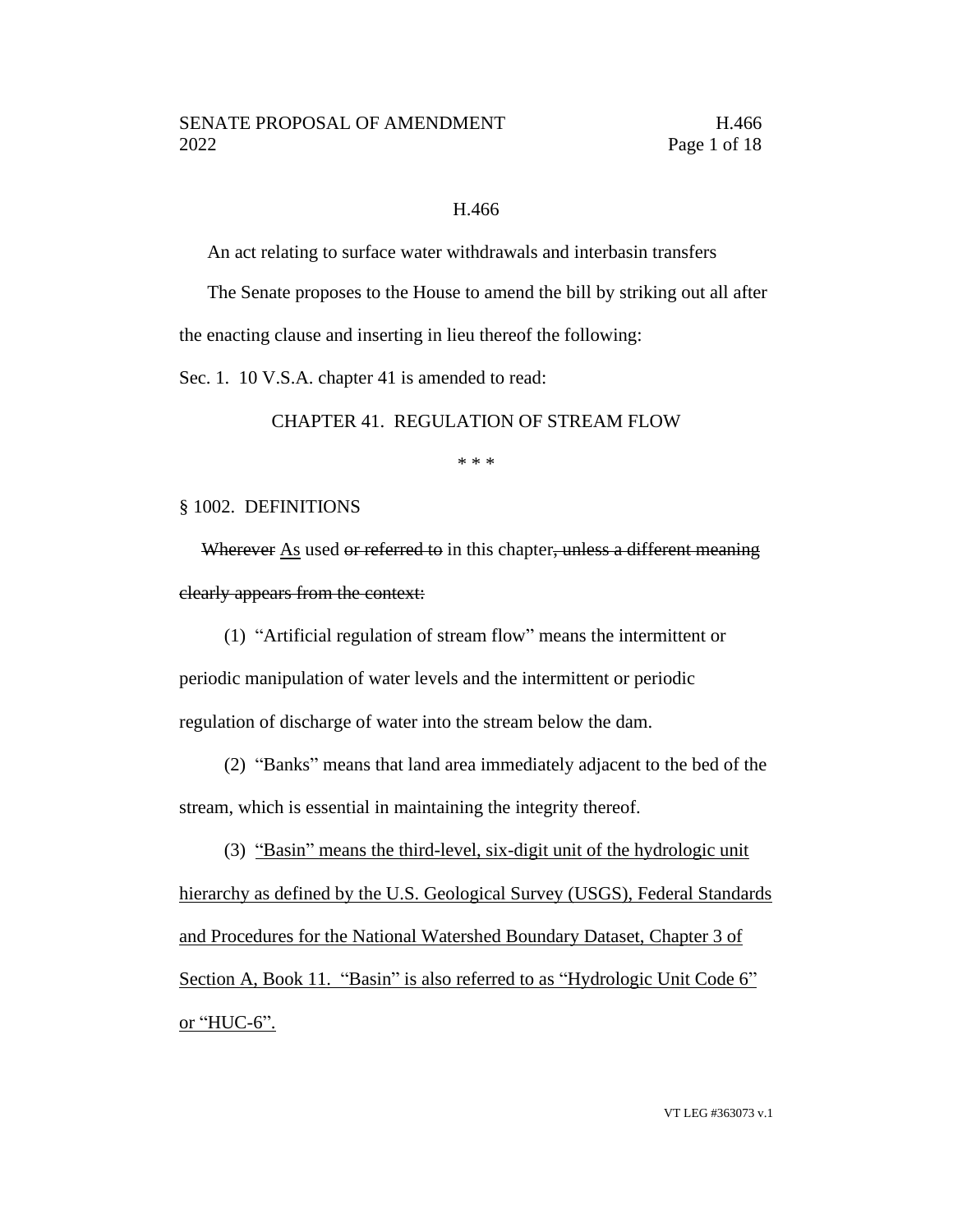(4) "Bed" means the maximum area covered by waters of the stream for not less than 15 consecutive days in one year.

(5) "Berm" means a linear fill of earthen material on or adjacent to the bank of a watercourse that constrains waters from entering a flood hazard area or river corridor, as those terms are defined in subdivisions 752(3) and (11) of this title.

(4)(6) "Board" means the Natural Resources Board.

(7) "Capacity" means the maximum volume of water capable of being withdrawn by the water withdrawal system.

(5)(8) "Cross section" means the entire channel to the top of the banks.

 $(6)(9)$  "Dam" applies to any artificial structure on a stream, or at the outlet of a pond or lake, that is utilized for holding back water by ponding or storage together with any penstock, flume, piping, or other facility for transmitting water downstream to a point of discharge, or for diverting water from the natural watercourse to another point for utilization or storage.

 $(7)(10)$  "Department" means the Department of Environmental Conservation.

(11) "Existing surface withdrawal" means a surface water withdrawal that exists prior to January 1, 2023.

(12) "Frequency" means how often water will be withdrawn from a surface water over a period of time.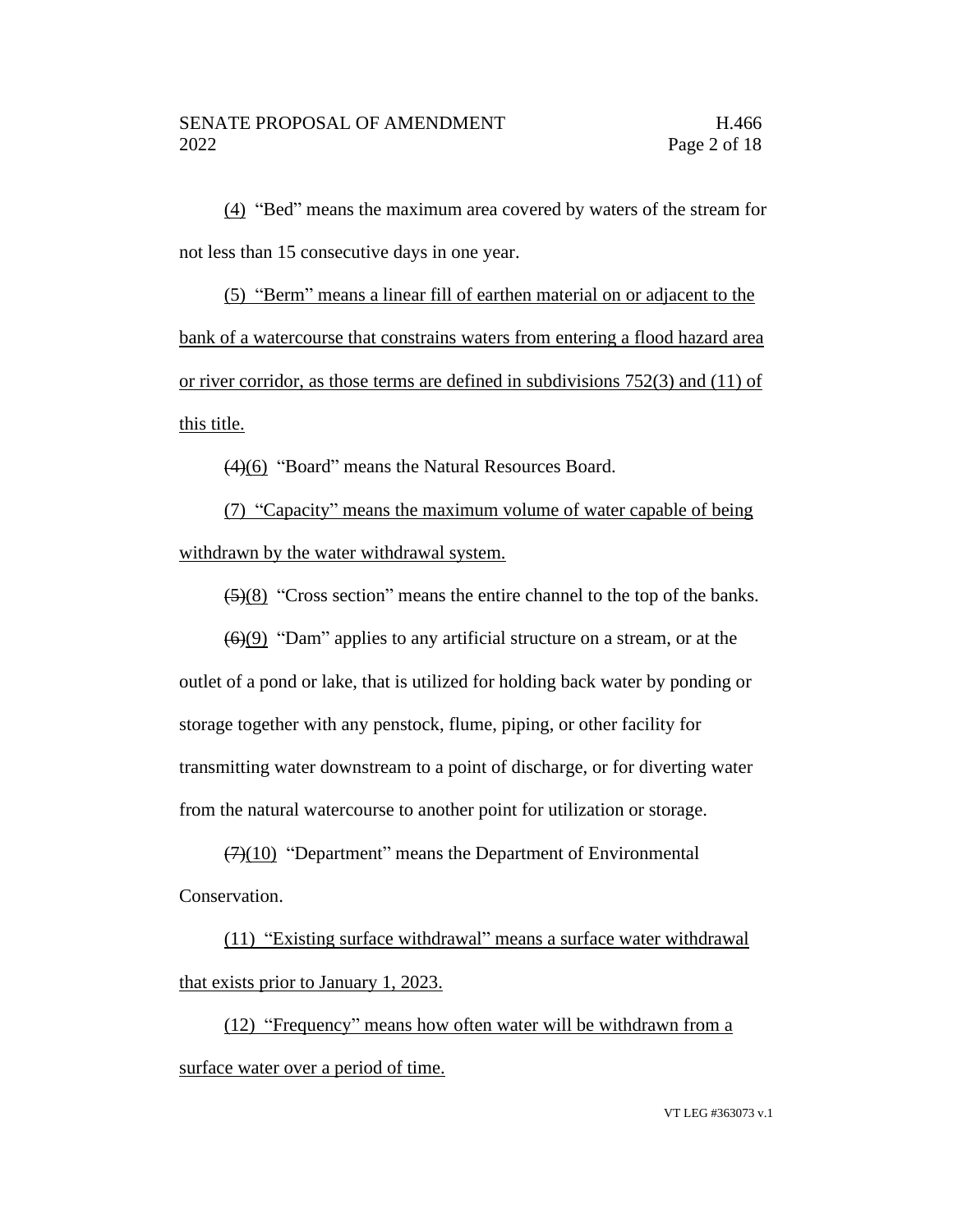$(8)(13)$  "Instream material" means:

(A) all gradations of sediment from silt to boulders;

(B) ledge rock; or

(C) large woody debris in the bed of a watercourse or within the

banks of a watercourse.

(14) "Interbasin transfer" means the conveyance of surface water withdrawn from a basin for use in another basin.

(15) "Large woody debris" means any piece of wood within a watercourse with a diameter of 10 or more inches and a length of 10 or more feet that is detached from the soil where it grew.

 $(9)(16)$  "Person" means any individual; partnership; company; corporation; association; unincorporated association; joint venture; trust; municipality; the State of Vermont or any agency, department, or subdivision of the State; any federal agency; or any other legal or commercial entity.

(17) "Rate of withdrawal" means the volume of surface water that is withdrawn over a period of time, as reported in gallons per minute.

(18) "Reasonable and feasible" means available and capable of being implemented after consideration of cost, existing technology, logistics in light of the overall project purpose, environmental impact, and ability to obtain all necessary approvals for implementation.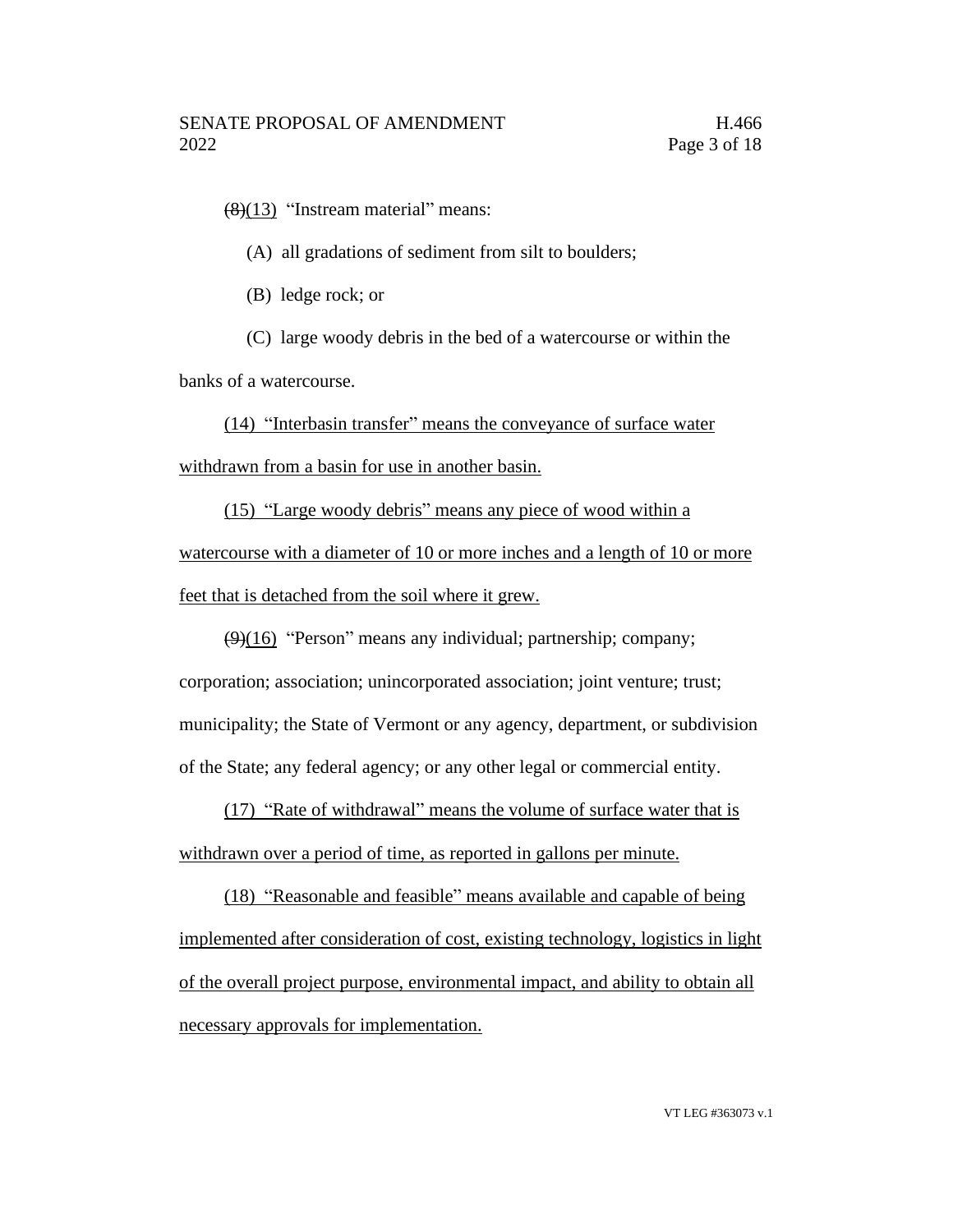(19) "Secretary" means the Secretary of Natural Resources or the Secretary's duly authorized representative.

(20) "Surface water" means all rivers, streams, creeks, brooks,

reservoirs, ponds, lakes, and all bodies of surface waters that are contained

within, flow through, or border upon the State or any portion of it. "Surface

water" does not include the following:

(A) groundwater as defined in section 1391 of this title;

(B) artificial waterbodies as defined under section 29A-101(d) of the Vermont Water Quality Standards;

(C) treatment ponds, lagoons, or wetlands created solely to meet the requirements of a permit issued for a discharge; and

(D) constructed off-stream farm ponds or other off-stream

impoundments that are used for irrigation for farming or watering of livestock.

(21) "Vermont Water Quality Standards" means the standards adopted pursuant to chapter 47 and subdivision 6025(b) of this title.

(10)(22) "Watercourse" means any perennial stream. "Watercourse" shall does not include ditches or other constructed channels primarily associated with land drainage or water conveyance through or around private or public infrastructure.

(11) "Secretary" means the Secretary of Natural Resources, or the Secretary's duly authorized representative.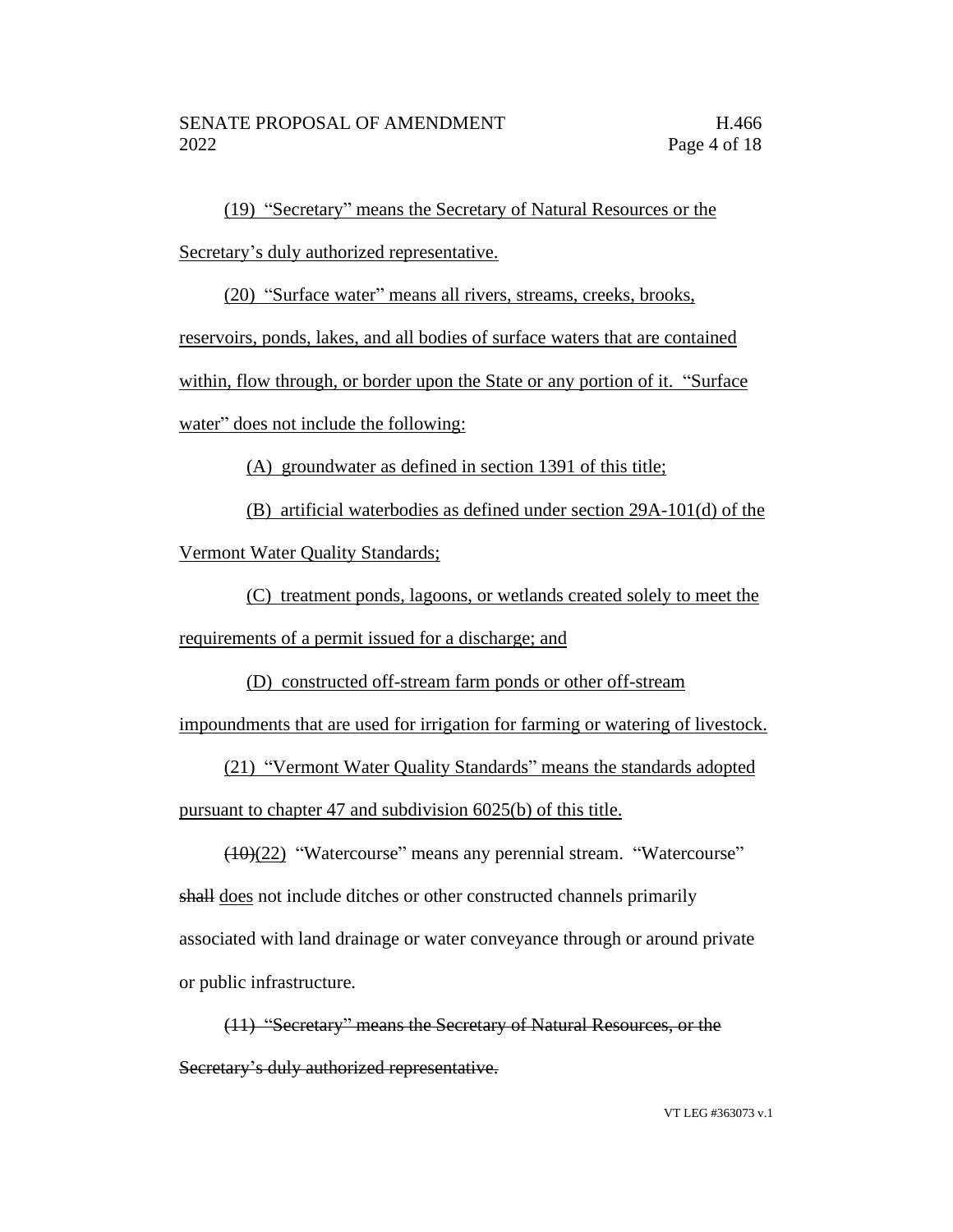(23) "Watershed" means a region containing waters that drain into a particular brook, stream, river, or other body of water.

(24) "Withdrawal" means the intentional diversion from a surface water by pumping, gravity, or other method for the purpose of being used for irrigation, industrial uses, snowmaking, livestock watering, water supply, aquaculture, or other off-stream uses. "Withdrawal" does not include hydroelectric projects that are regulated by the Federal Energy Regulatory Commission or the Public Utility Commission. "Withdrawal" does not include direct consumption of surface water by livestock.

(12) "Berm" means a linear fill of earthen material on or adjacent to the bank of a watercourse that constrains waters from entering a flood hazard area or river corridor, as those terms are defined in subdivisions 752(3) and (11) of this title.

(13) "Large woody debris" means any piece of wood within a watercourse with a diameter of 10 or more inches and a length of 10 or more feet that is detached from the soil where it grew.

\* \* \*

VT LEG #363073 v.1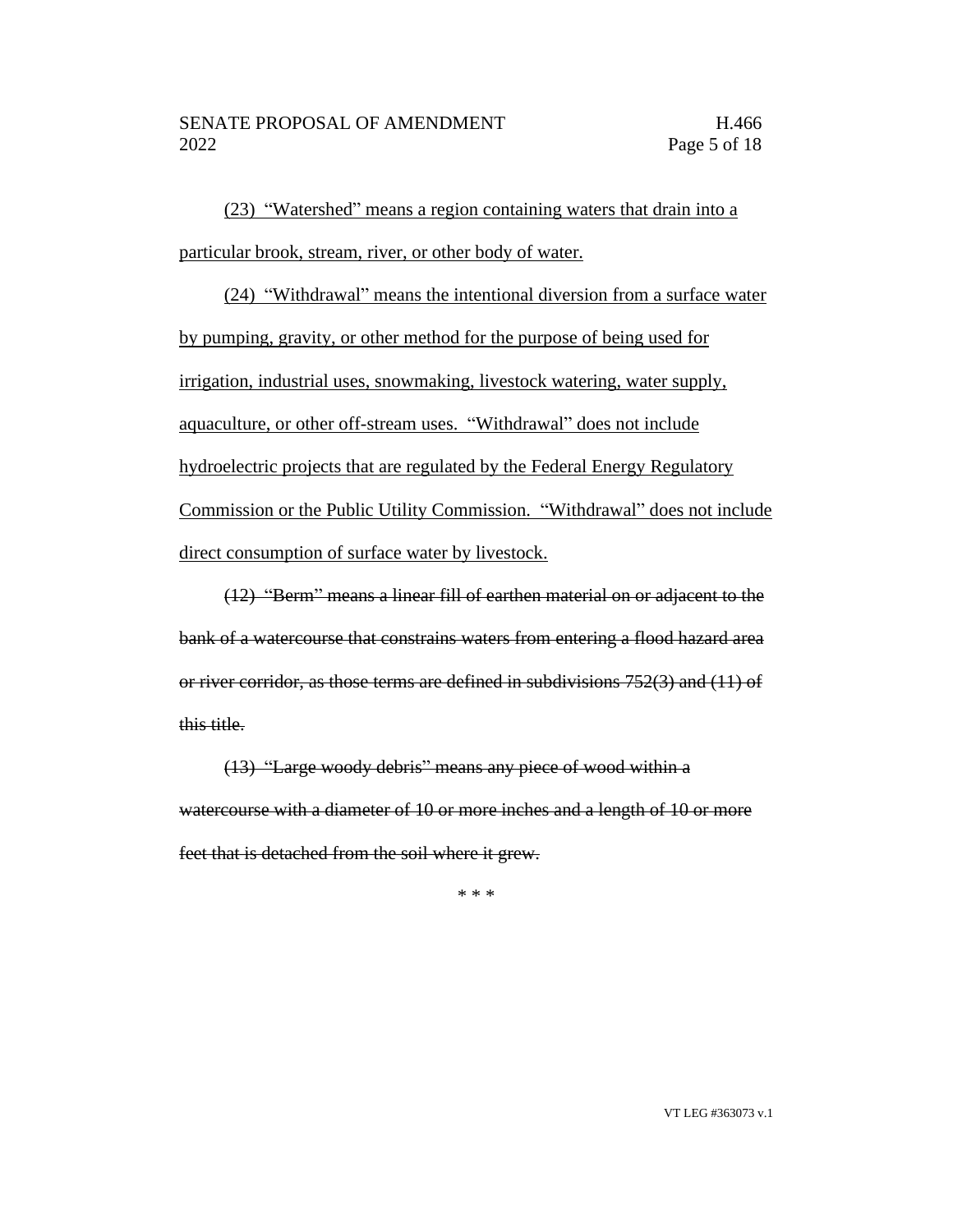## Subchapter 4. Surface Water Withdrawals and Interbasin Transfers

#### § 1041. POLICY ON SURFACE WATER WITHDRAWALS FOR

#### OFF-STREAM USES OTHER THAN SNOWMAKING

(a) This subchapter is intended to establish policy and standards for surface water withdrawals that are consistent with section 1001 of this chapter and chapter 47 of this title, including the Vermont Water Quality Standards.

(b) The policy established under this subchapter is to:

(1) assure the protection, maintenance, and restoration of the chemical, physical, and biological water quality, including water quantity, necessary to sustain aquatic communities and stream function;

(2) help to provide for and enhance the viability of those sectors and industries that rely on the use of surface waters and are important to Vermont's economy;

(3) permit surface water withdrawals and the construction of appurtenant facilities and related systems for uses other than snowmaking, based on an analysis of the need for water and the consideration of alternatives and consistent with this and related policies and other applicable laws and rules; and

(4) recognize that existing users of the State's waters for off-stream uses that may have an adverse effect on water quality should have time and opportunity to improve water quality.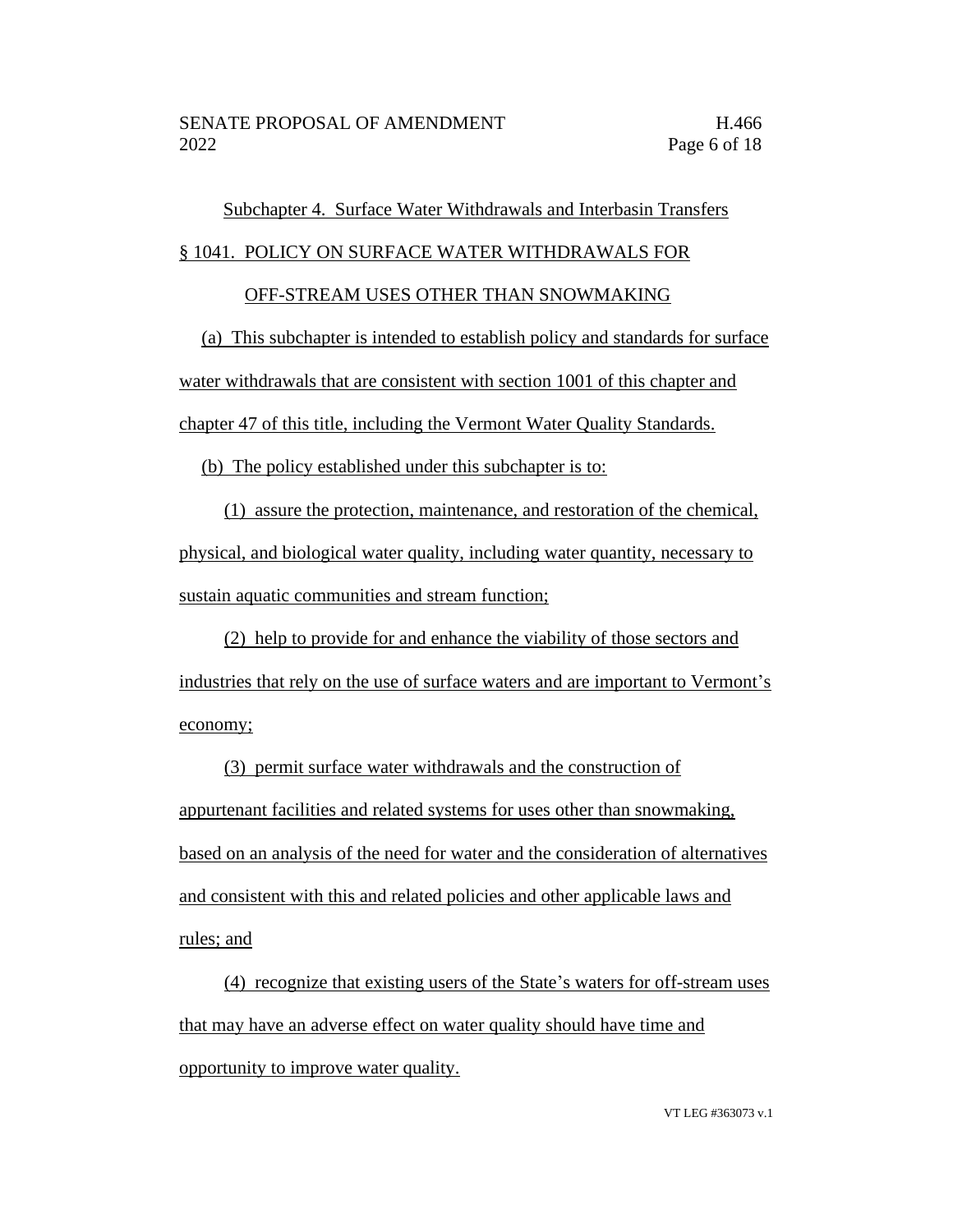#### § 1042. REGISTRATION AND REPORTING; EXCEPTIONS

(a) Registration. Beginning on January 1, 2023, any person withdrawing 10,000 gallons or more of surface water within a 24-hour period or 150,000 gallons or more of surface water over any 30-day period shall register with the Secretary:

(1) the location of each withdrawal, including each impacted surface

water;

(2) the frequency and rate of each withdrawal;

(3) a description of the use or uses of the water to be withdrawn;

(4) the capacity of the system to be used for the withdrawal; and

(5) a schedule for the withdrawal.

(b) Report. Beginning on January 1, 2023, a person that is required to register a surface water withdrawal pursuant to subsection (a) of this section shall file an annual report with the Secretary. Reports shall be filed annually by January 15 of the following year. The report shall be made on a form provided by the Secretary and shall include all of the following information:

(1) the total amount of water withdrawn each month;

(2) the location of each withdrawal, including each impacted surface water;

(3) the daily maximum withdrawal for each month;

(4) the date of daily maximum withdrawal; and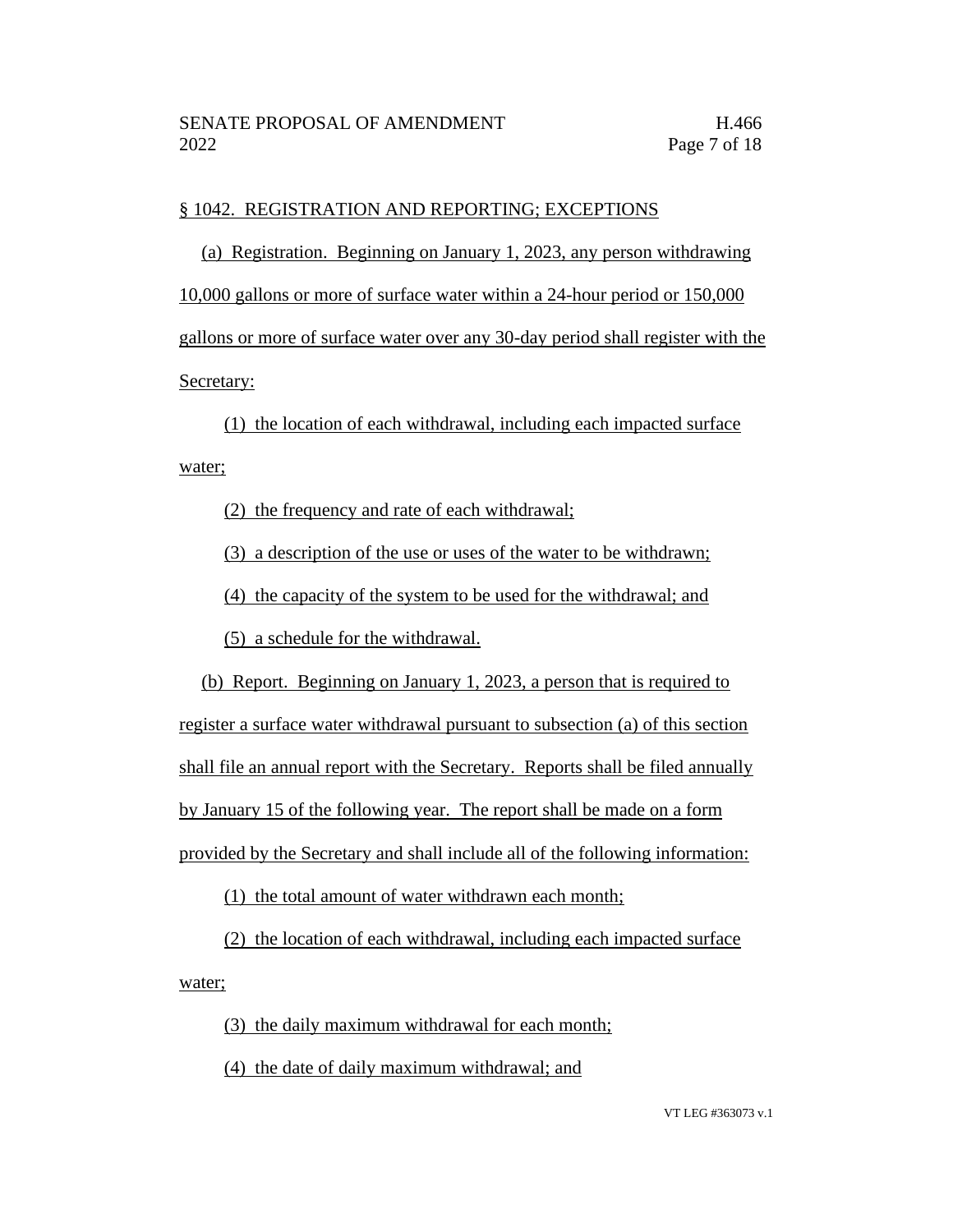(5) any other information required by the Secretary.

(c) Methods of reporting withdrawals. The following methods shall be used to report the amounts of withdrawn surface water required to be reported under subsection (b) of this section:

(1) For withdrawals of between 10,000 and 50,000 gallons of surface water within a 24-hour period or 150,000 gallons or more of surface water over any 30-day period, the person shall either provide an estimate of total volume withdrawn or provide meter data. The report shall describe how any estimate was calculated.

(2) For withdrawals of 50,000 gallons or more of surface water within a 24-hour period or 1,500,000 gallons or more of surface water over any 30-day period, the person shall provide meter data or measured data by a technically appropriate method approved by the Secretary.

(d) Exceptions. The following withdrawals shall not be subject to the requirements of subsection (a) or (b) of this section:

(1) surface water withdrawals for fire suppression or other public emergency response purposes;

(2) surface water withdrawals required to report under subchapter 3 of this chapter for snowmaking uses;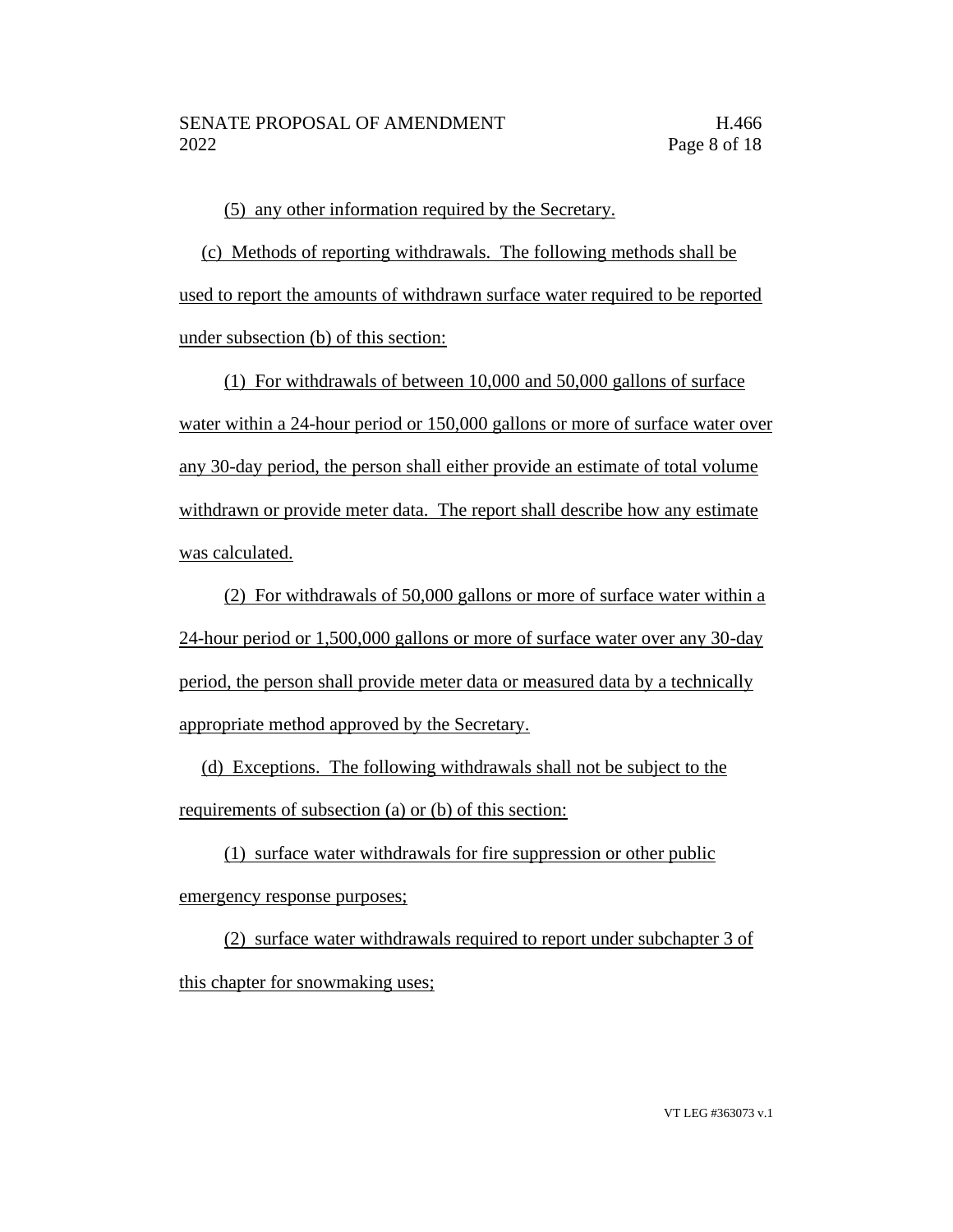(3) surface water withdrawals approved pursuant to chapter 56 of this title on public water supply and the rules adopted thereunder for use as a public drinking water supply;

(4) surface water withdrawals for irrigation for farming, livestock watering, or other uses for farming, as the term "farming" is defined in 6 V.S.A. § 4802; and

(5) a surface water withdrawal reported to the Secretary under any project that requires the reporting of substantially similar data. § 1043. PERMIT REQUIREMENT; PROGRAM DEVELOPMENT

(a) Program development. On or before July 1, 2026, the Secretary shall implement a surface water withdrawal permitting program that is consistent with section 1041 of this subchapter. The program shall be developed to:

(1) require a permit or other authorization for surface water withdrawals based on potential impacts to surface waters or other factors, and establish conditions of operation necessary to protect surface waters and the Vermont **Water Quality Standards**;

(2) consider surface water withdrawal registration and reporting information submitted pursuant to section 1042 of this chapter in the establishment of permitting thresholds and other permitting requirements;

(3) require efficient use and conservation of surface water;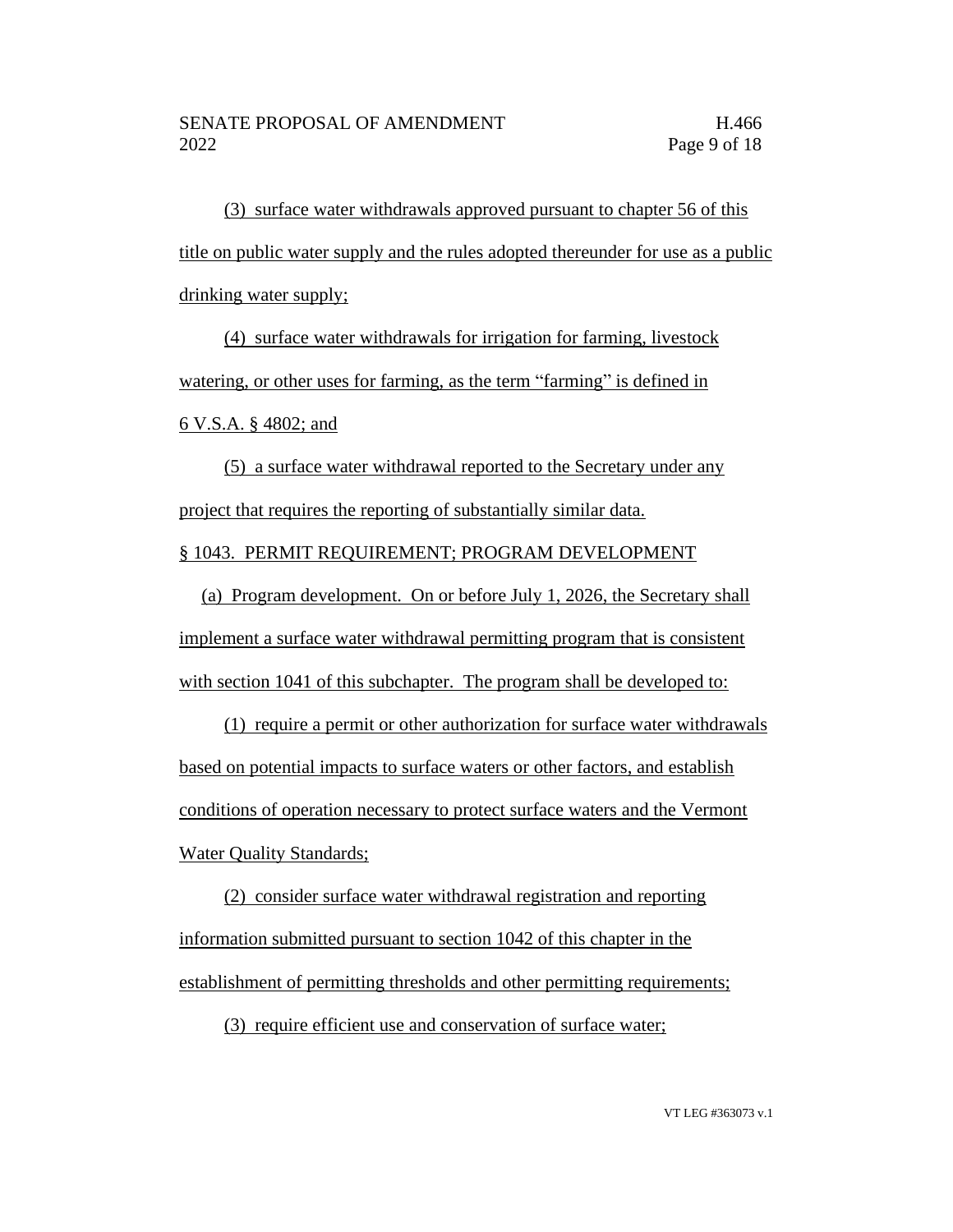(4) ensure that withdrawals comply with the Vermont water quality standards;

(5) establish limitations on withdrawals based on low flow or drought conditions and the development of potential alternatives to meet surface water withdrawal needs in such cases; and

(6) require assessment of any reasonable and feasible alternatives to proposed withdrawals that may have less of an impact on surface water quality.

(b) Application. Application for a permit to withdraw surface water under the program established under subsection (a) of this section shall be made on a form provided by the Secretary, and shall include the following information:

(1) the location of each withdrawal, including the identification and type of each impacted surface water;

(2) a description of the use or uses of the water to be withdrawn;

(3) a description of the proposed method of water withdrawal;

(4) the frequency and rate of the withdrawal;

(5) an estimated schedule for the withdrawal;

(6) the capacity of the system to be used for the withdrawal;

(7) the location of the proposed return flow of the withdrawn water, and

whether the withdrawal is an interbasin transfer;

(8) an estimate of the volume of water needed for the proposed use or uses;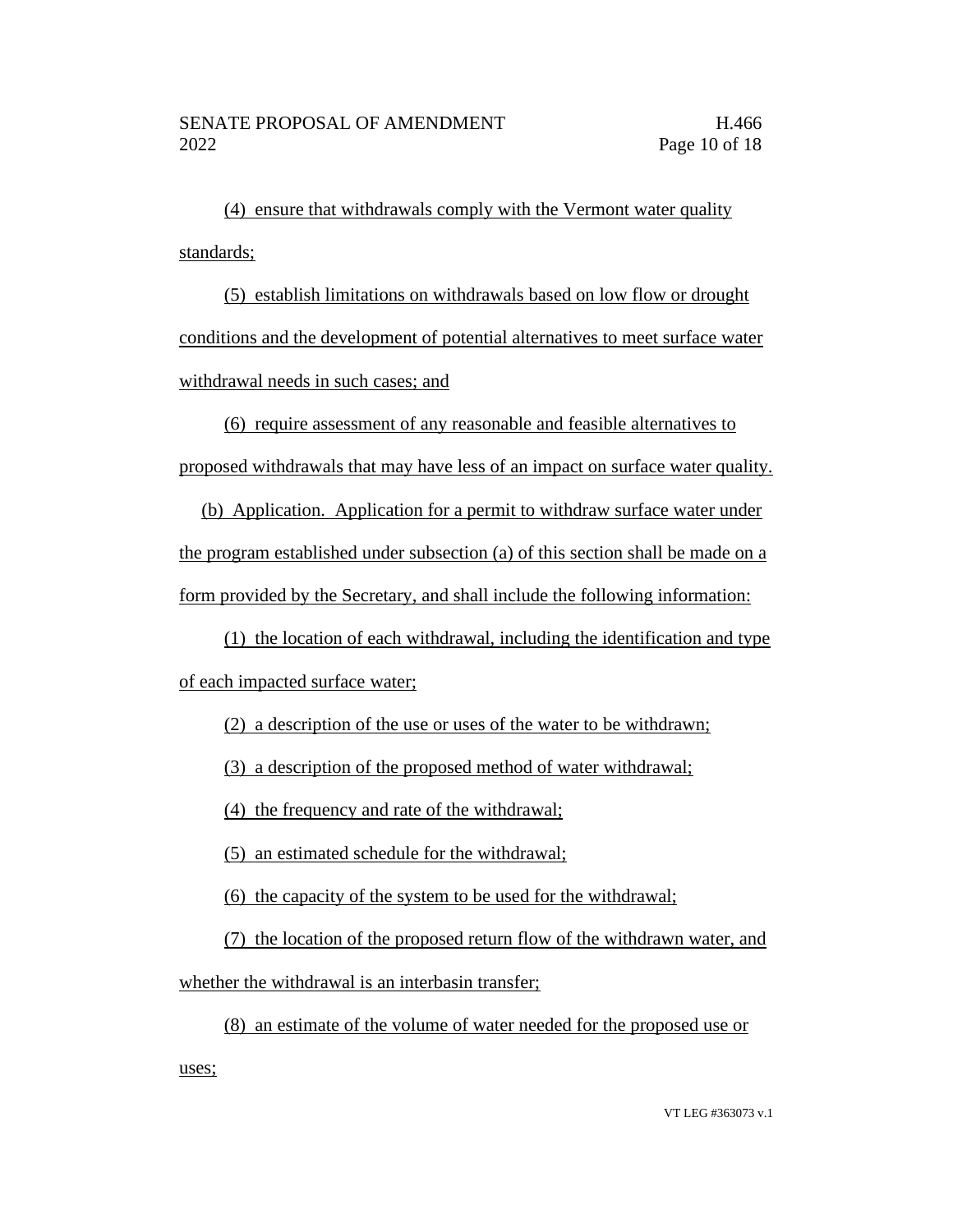(9) a description of the alternative means considered for the proposed uses of water that will have less of an impact on surface water quality; and

(10) any other information required by the Secretary.

(c) Permits.

(1) The Secretary may issue a general permit to authorize certain withdrawal activities.

(2) The Secretary shall issue a general permit under this chapter for the withdrawal of surface water for State or municipal infrastructure projects. The general permit shall establish a rate and withdrawal volume that only requires notification of the Secretary and does not require Secretary approval prior to withdrawal.

(3) A permit issued under this subchapter shall be for a period of not longer than 10 years from the date of issuance.

(d) Exceptions. A permit required under this subchapter shall not be required for:

(1) surface water withdrawals for fire suppression or other public emergency response purposes; or

(2) surface water withdrawals for irrigation for farming, livestock watering, or other uses for farming, as the term "farming" is defined in 6 V.S.A. § 4802.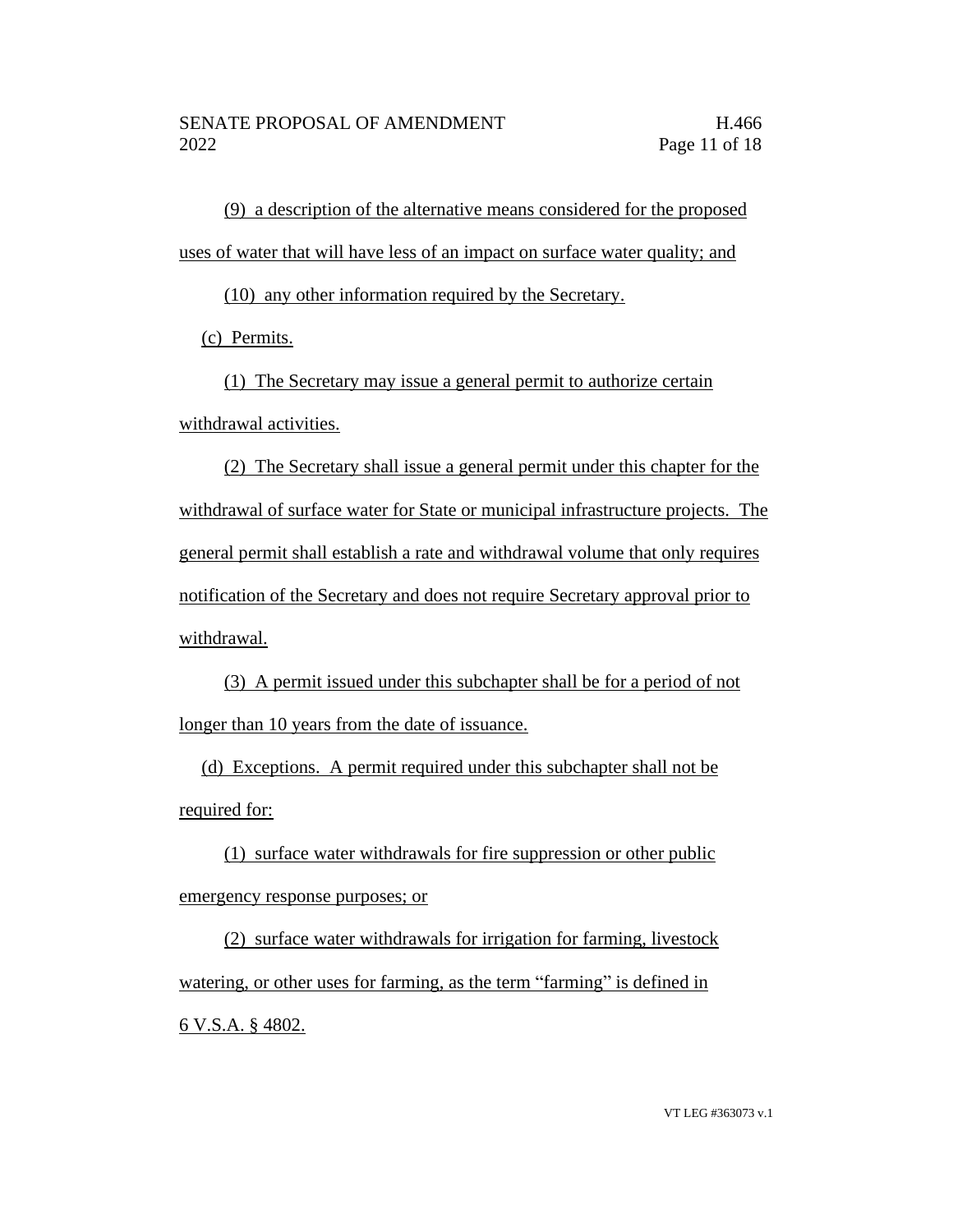(e) Existing surface water withdrawals.

(1) Snowmaking withdrawals. Existing withdrawals approved pursuant to subchapter 3 of this chapter for snowmaking shall be reviewed pursuant to subdivision  $(f)(1)$  of this section.

(2) Nonsnowmaking withdrawals.

(A) A permit required under this subchapter shall not be required until July 1, 2030 for an existing surface water withdrawal for nonsnowmaking

purposes, provided that:

(i) the existing surface water withdrawal is both registered and reported to the Secretary pursuant to section 1042 of this title on an annual basis; and

(ii) no expansion of the existing surface water withdrawal occurs on or after January 1, 2023.

(B) For purposes of this subdivision (2), an expansion includes an increase in reported surface water withdrawal rate or volume or increase in reported capacity of the system.

(f) Surface water withdrawals for snowmaking.

(1) Existing withdrawals. Existing surface water withdrawals for snowmaking purposes that have been reviewed and approved pursuant to subchapter 3 of this chapter shall not require additional technical review by the Secretary under this subchapter, provided that the approved snowmaking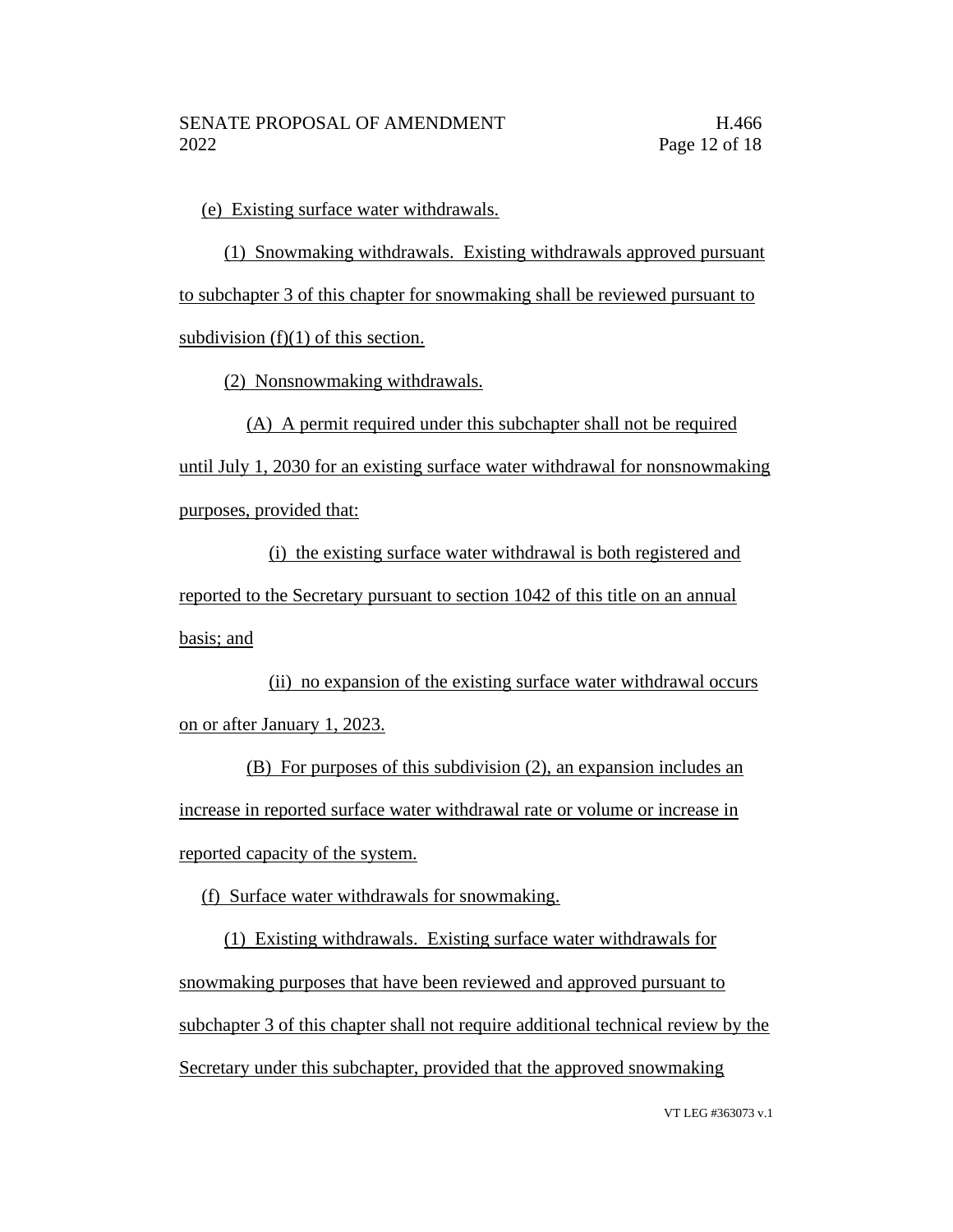activity is operated in compliance with the terms and conditions of the Secretary's approval. For such activities, the Secretary may issue a permit under the rules adopted pursuant to this subchapter.

(2) New withdrawals. Proposed surface water withdrawals for new snowmaking activities that require review pursuant to subchapter 3 of this chapter shall be reviewed by the Secretary in accordance with the rules adopted pursuant to section 1032 of this title. If the Secretary determines that the proposed activity is consistent with those rules, the Secretary shall issue a permit required by section 1043 of this section for that activity.

(g) Enforcement.

(1) The Secretary may require a person to obtain a permit under this subchapter when the Secretary, in the Secretary's discretion, determines that a withdrawal or other action circumvents the requirements of this subchapter.

(2) If the Secretary finds that a withdrawal subject to this subchapter results in the construction, installation, operation, or maintenance of any facility or condition that results in or can reasonably be expected to result in a violation of the Vermont Water Quality Standards, the Secretary may issue an order establishing reasonable and proper methods and procedures for the control of that activity in order to reduce or eliminate the violation.

(h) Reservation. Nothing in this subchapter shall be interpreted to supersede, limit, or otherwise effect the Secretary's authority to take action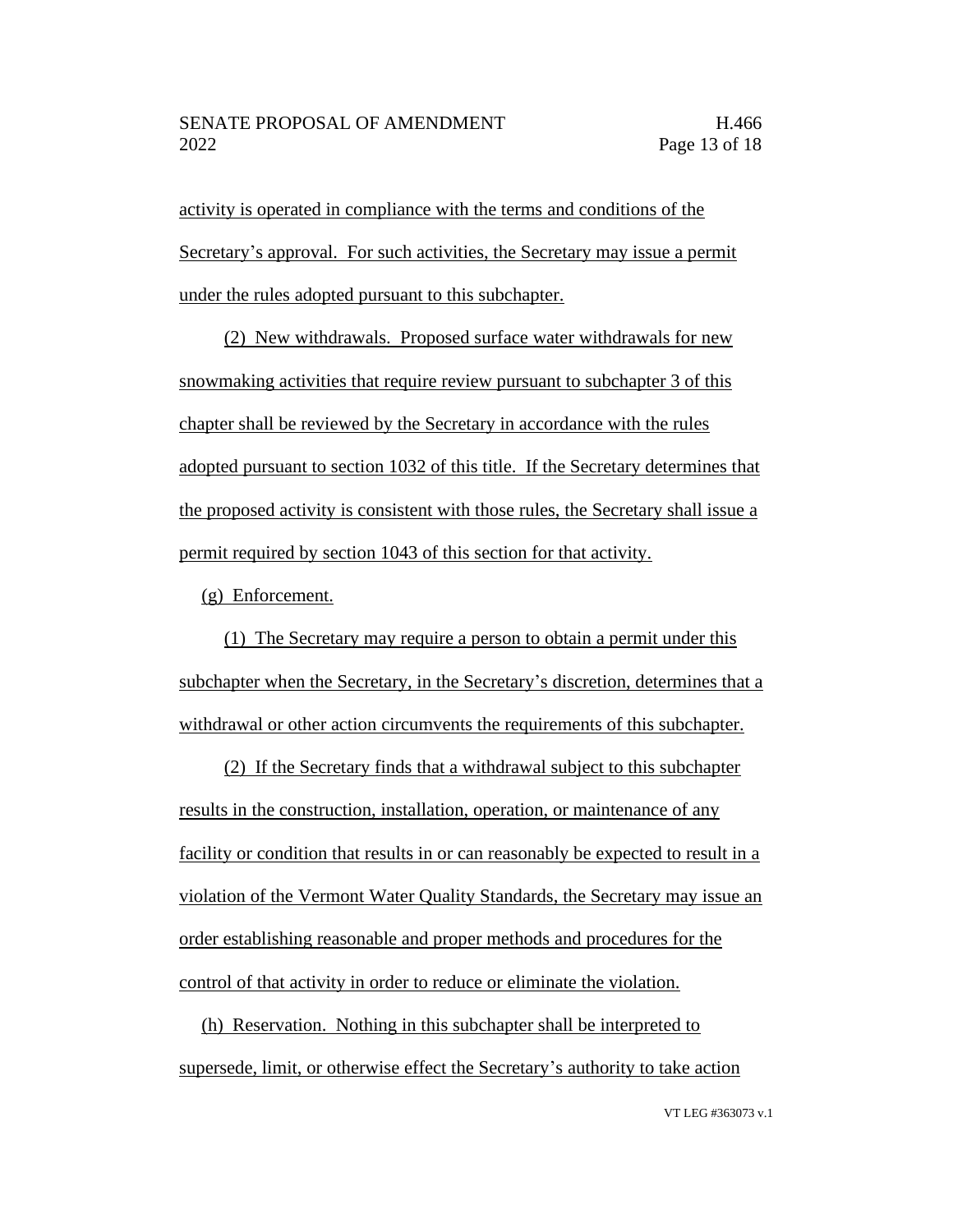pursuant to section 1272 of this title or other applicable provision of law or rule.

#### § 1044. INTERBASIN TRANSFERS OF SURFACE WATERS

(a) Review of HUC 6 interbasin transfers. The Secretary shall review any interbasin transfer pursuant to the Vermont Water Quality Standards and other requirements of State law listed in subdivision 1253(h)(1) of this title. This review shall be in addition to any applicable standards and permitting requirements adopted pursuant to subsection 1043(a) of this title.

(b) Review of other transfers likely to violate Vermont Water Quality Standards. The Secretary may review any other surface water withdrawal that includes the transfer of surface water from one watershed to another watershed under the requirements of subsection (a) of this section if the Secretary determines that the activity is likely to result in a violation of the Vermont Water Quality Standards. The Secretary shall make a determination under this subsection based on a review of information set forth under subsection 1043(b) of this title that is readily available to the Secretary.

#### § 1045. REPORT TO GENERAL ASSEMBLY

Beginning February 15, 2023 and annually thereafter, the Secretary of Natural Resources, after consultation with the Secretary of Agriculture, Food and Markets, shall submit to the Senate Committees on Agriculture and on Natural Resources and Energy and the House Committees on Agriculture and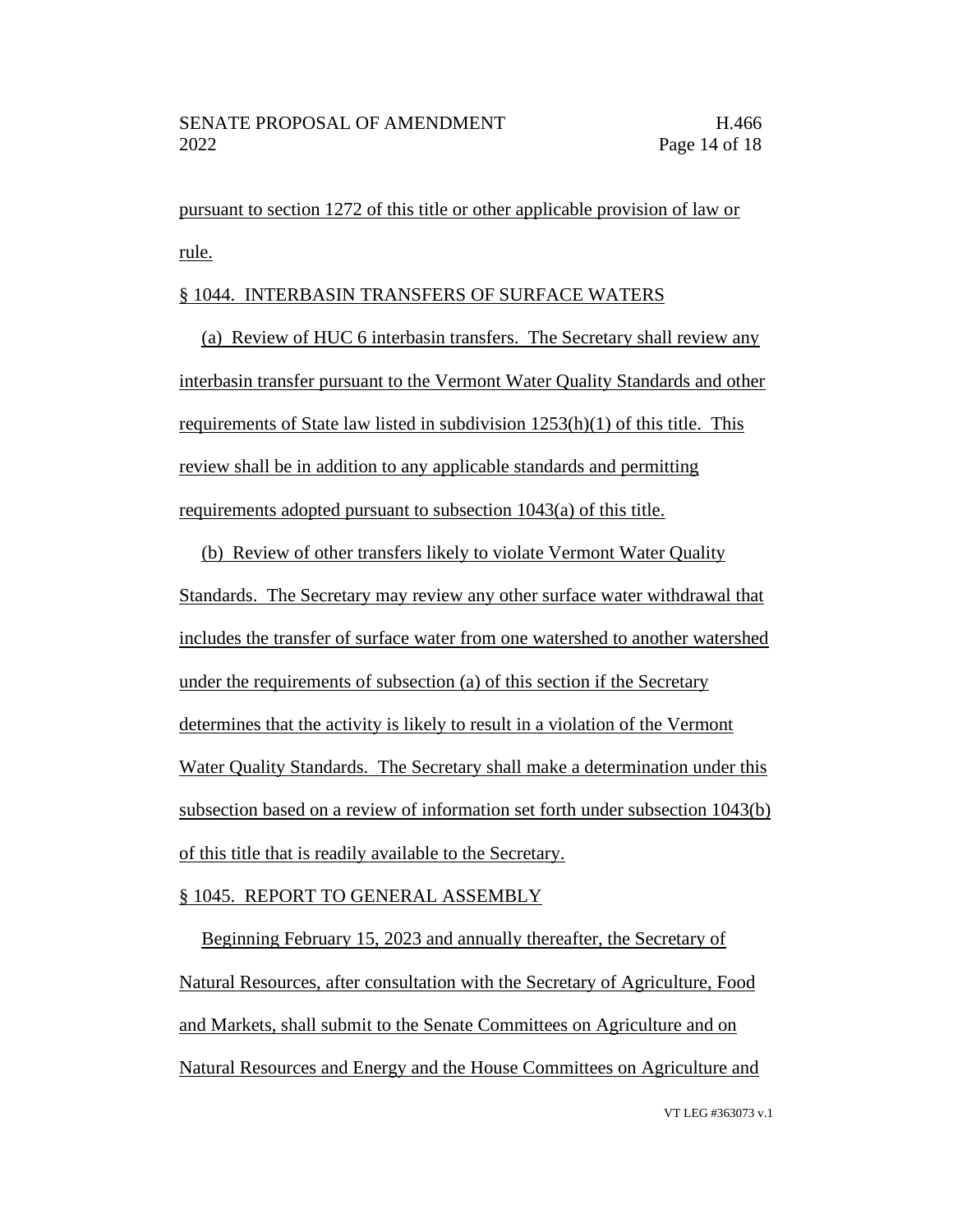Forestry and on Natural Resources, Fish, and Wildlife the data submitted to the Secretary pursuant to subsections 1042(a) and (b) of this title, data submitted as part of a permit required under section 1043 of this title, and the data submitted to the Secretary of Agriculture, Food and Markets under 6 V.S.A. § 4927.

#### § 1046. RULEMAKING

The Secretary shall adopt rules to implement the requirements of this subchapter.

Sec. 2. 10 V.S.A. § 1253(h)(1) is amended to read:

(h)(1) The Secretary shall administer a Clean Water Act Section 401 certification program to review activities that require a federal license or permit or activities subject to regulation under chapter 41, subchapter 4 of this title to ensure that a proposed activity complies with the Vermont Water Quality Standards, as well as with any other appropriate requirement of State law, including:

(A) 10 V.S.A. chapter 37 (wetlands protection and water resources management);

- (B) 10 V.S.A. chapter 41 (regulation of stream flow);
- (C) 10 V.S.A. § 1264 (stormwater management);
- (D) 29 V.S.A. chapter 11 (management of lakes and ponds); and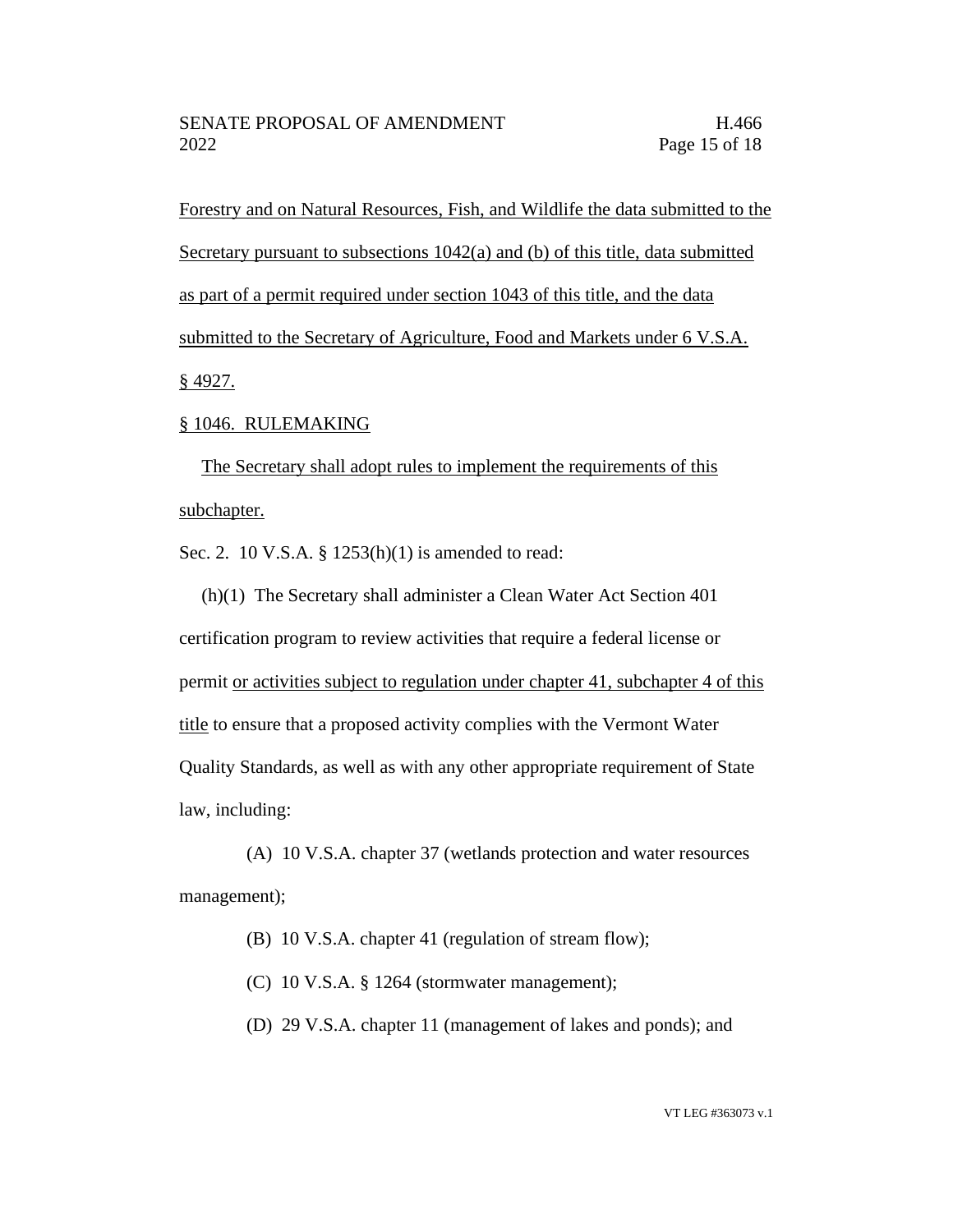(E) the Agency of Natural Resources Rules for Water Withdrawals for Snowmaking.

Sec. 3. 10 V.S.A. § 8003(a)(4) is amended to read:

(4) 10 V.S.A. chapters 41 and 43, relating to dams, surface water

withdrawals, interbasin transfers, and stream alterations;

Sec. 4. 10 V.S.A. §  $8503(a)(1)(C)$  is amended to read:

(C) chapter 41 (relating to dams, surface water withdrawals,

interbasin transfers, and stream alterations, and regulation of stream flow);

Sec. 5. 6 V.S.A. chapter 215, subchapter 6A is added to read:

Subchapter 6A. Surface Water Withdrawals for Farming

#### § 4926. DEFINITIONS

As used in this subchapter:

(1) "Surface water" means all rivers, streams, creeks, brooks, reservoirs, ponds, lakes, and all bodies of surface waters that are contained within, flow through, or border upon the State or any portion of it. "Surface water" does not include the following:

(A) groundwater as defined in 10 V.S.A. § 1391;

(B) artificial waterbodies as defined under section 29A-101(d) of the Vermont Water Quality Standards;

(C) treatment ponds, lagoons, or wetlands created solely to meet the requirements of a permit issued for a discharge; and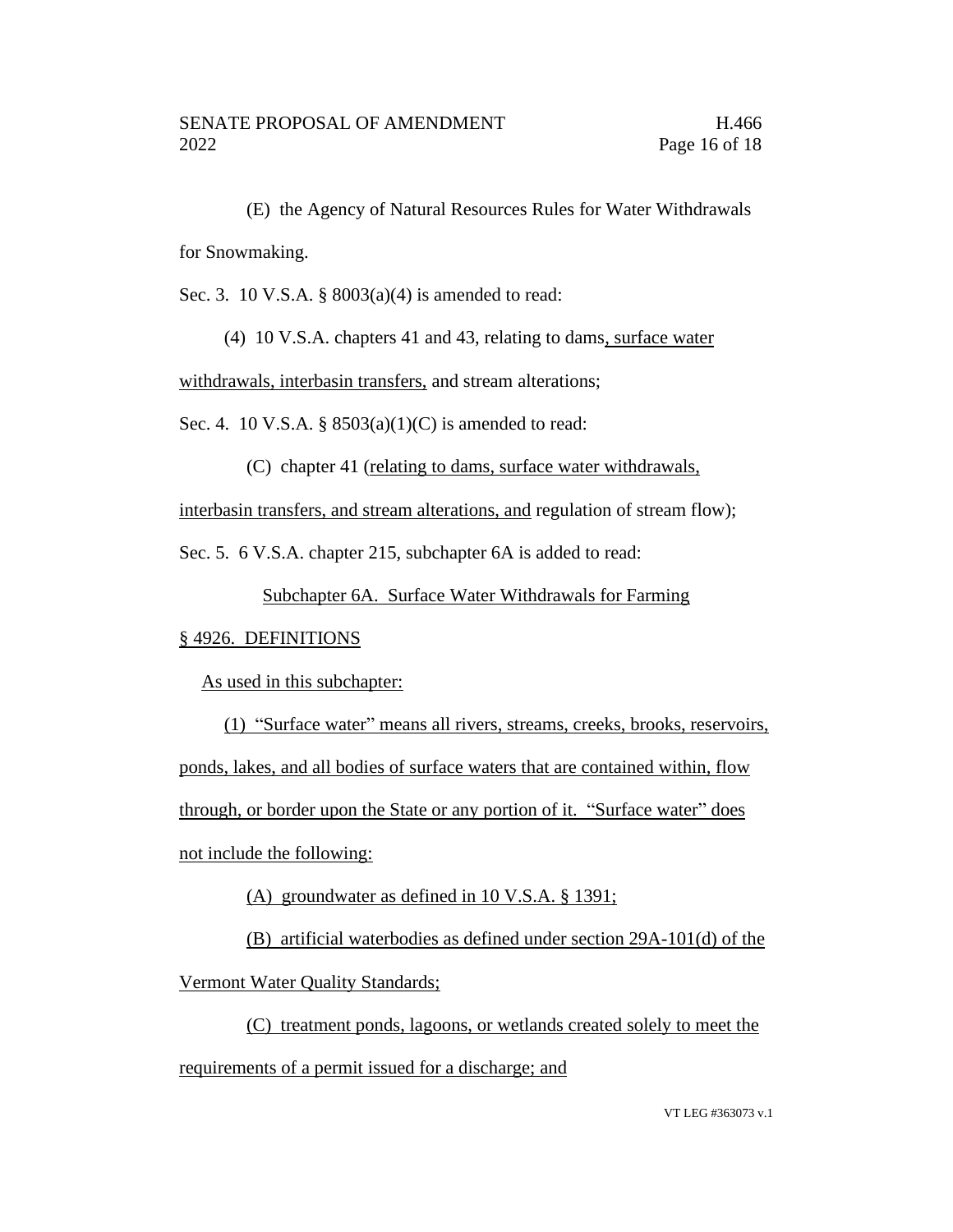### (D) constructed off-stream farm ponds or other off-stream impoundments that are used for irrigation for farming or watering of livestock.

# (2) "Withdrawal" means the intentional diversion from a surface water by pumping, gravity, or other method for the purpose of being used for irrigation for farming, livestock watering, or other uses for farming. "Withdrawal" does not include direct consumption of surface water by livestock.

## § 4927. REPORT OF SURFACE WATER WITHDRAWALS FOR IRRIGATION, LIVESTOCK WATERING, OR OTHER FARMING USE

(a) Report of withdrawal. Beginning on January 15, 2023 and annually thereafter, any person who withdrew 10,000 gallons or more of surface water within a 24-hour period in the preceding calendar year or 150,000 gallons or more of surface water over any 30-day period in the preceding calendar year shall file a report with the Secretary of Agriculture, Food and Markets. The report shall be made on a form provided by the Secretary and shall include all of the following information:

(1) an estimate of the total amount of water withdrawn in the preceding calendar year;

(2) the location of the withdrawals;

(3) the daily maximum withdrawal for each month;